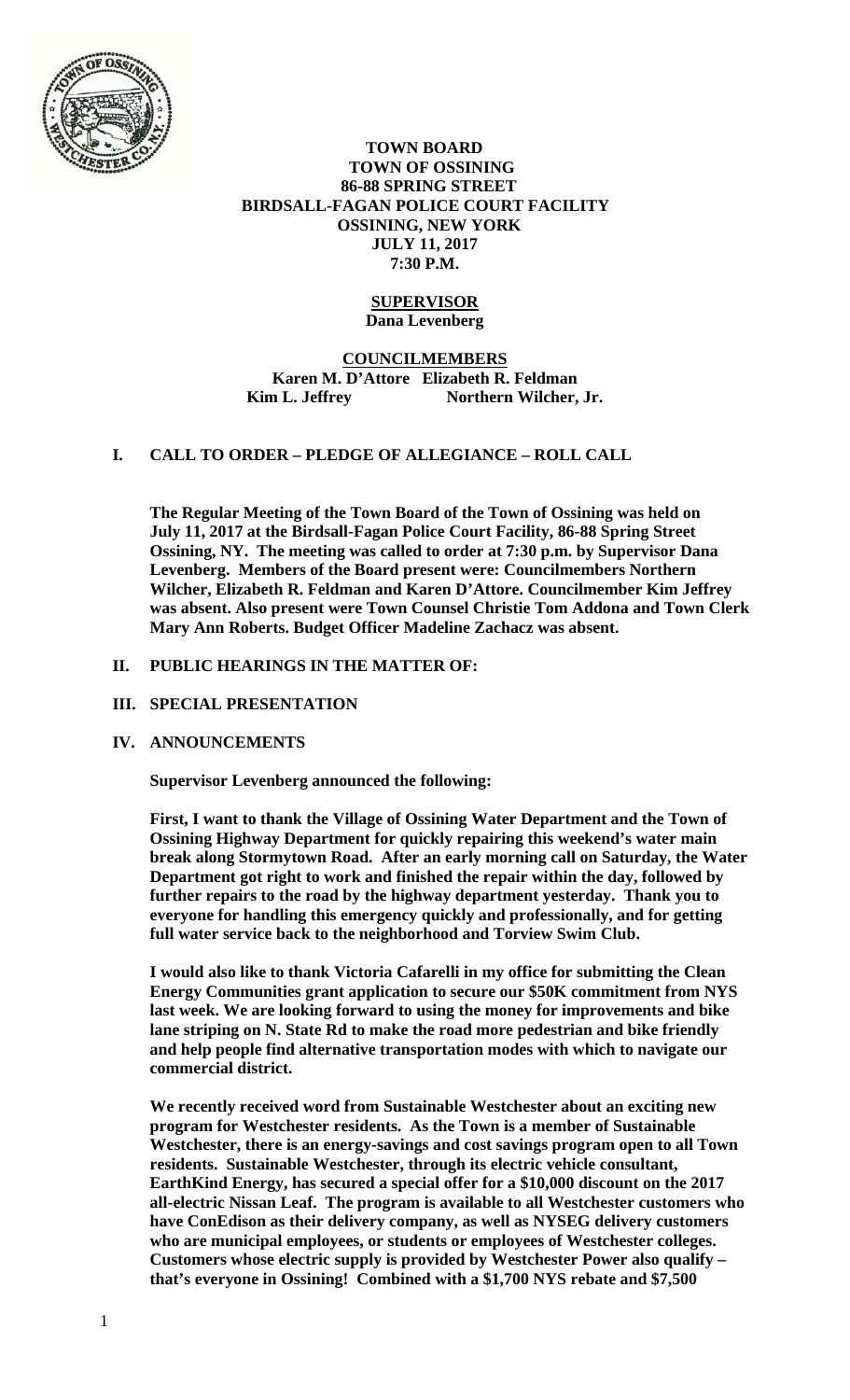**federal tax credit, the discounts total \$19,200. Resident and businesses can find out more, sign up, and download the discount certificate at:** 

**http://sustainablewestchester.org/initiatives-toolkits/electric-vehicles/ Simply bring the certificate and a copy of your ConEdison bill - or your Westchester municipal employee or college ID - to New Rochelle Nissan to get the discount. The 2017 Leaf gets 107 miles per charge (good for 90% of most commuter & local travel) - and includes 2 years of free charging. No gas. No oil or transmission changes. 8 year, 100,000 mile battery warranty. Zero emissions. The program ends when the remaining ~400 Leafs in the state are sold. If you have any questions, contact Ron Kamen @ 917-453-5740; Ron@EarthKindEnergy.com. Or call Sustainable Westchester at (914) 242-4725. As you may remember, the Town recently leased a Nissan Leaf for our fleet, and you can see our Building Inspector driving around Town in it. Also, very soon there will be more locations to charge your brand new Nissan Leaf – in Town Parks at Engel Park, Cedar Lane Park, and Ryder Park. I hope you will consider taking advantage of this great program – together we can make Ossining even greener!** 

**Thank you to Tribal Legacy, Interstate Fireworks, Sundad, and the Soul Projekt for great performances and community events last week. This Friday, don't miss another one of Ossining's great performers – KJ Denhert! KJ is an internationally recognized urban folk jazz artist, and she just happens to call Ossining home. We are glad to have her perform in this year's Summer Concert Series – hope to see you at Louis Engel Park this Friday, July 14th at 7pm. If it rains, our rain location for the entire concert series will be at the Ossining High School auditorium, and we thank the schools for collaborating with us on this.** 

**Saturday, July 15th, come back down to the Hudson River from 6pm-10pm for Lobsterfest, which is hosted jointly this year by the Greater Ossining Chamber of Commerce and the Sing Sing Prison Museum. Lobsterfest will be held at the Sing Sing Prison QWL Building at 354 Hunter Street. Tickets can be purchased at www.ossiningchamber.org or 914-941-0009.** 

**Also on Saturday, the Ossining Historic Cemeteries Conservancy will be holding a Gravestone Cleaning & Restoration Workshop at Sparta Cemetery from 9am-12noon. This is a fun and educational event for all ages, no experience is necessary and OHCC will bring all the equipment you need. Community service credit is also available. For more information, contact the OHCC at OHCC10562@gmail.com or find them on Facebook.** 

**Delphi Dance Ensemble will be holding a Mind, Body, Spirit – Ossining session this Sunday, July 16th at 11am at a new location – Sparta Park. The Delphi Dance Ensemble will lead participants in a belly dancing lesson, and offer some tips about boosting your self-confidence.** 

**Don't miss St. Augustine's Annual Ossining Italian Festival from July 18-23, from 6-11pm each night. This is a great community event with good food, games, rides and fun not to mention friends. Make a night of it and don't forget the fireworks scheduled for the last Wednesday with a rain date of Thursday.** 

**Coming up next week, the Westchester Collaborative Theater will be showcasing a number of one act plays as part of their 2017 Play Reading Series from July 21st - 23rd, directed by NYU Tisch School of the Arts Professor Nathan Flower, who is known for his directorial work Off-Broadway, abroad, and at various actor studios in Manhattan. Tickets are sure to sell out, so advance purchase is suggested at the WCT website, www.wctheater.org.** 

**Friday, July 28th the Rotary Club of Ossining is hosting their Installation of Officers at GE Management Training Center in Ossining. Contact George Weeks at gaweeks@att.net for tickets.** 

**Finally, the new picnic areas at Engel Park are almost ready -- we expect they will be ready for rentals and use by the end of July. The picnic areas will have grills,**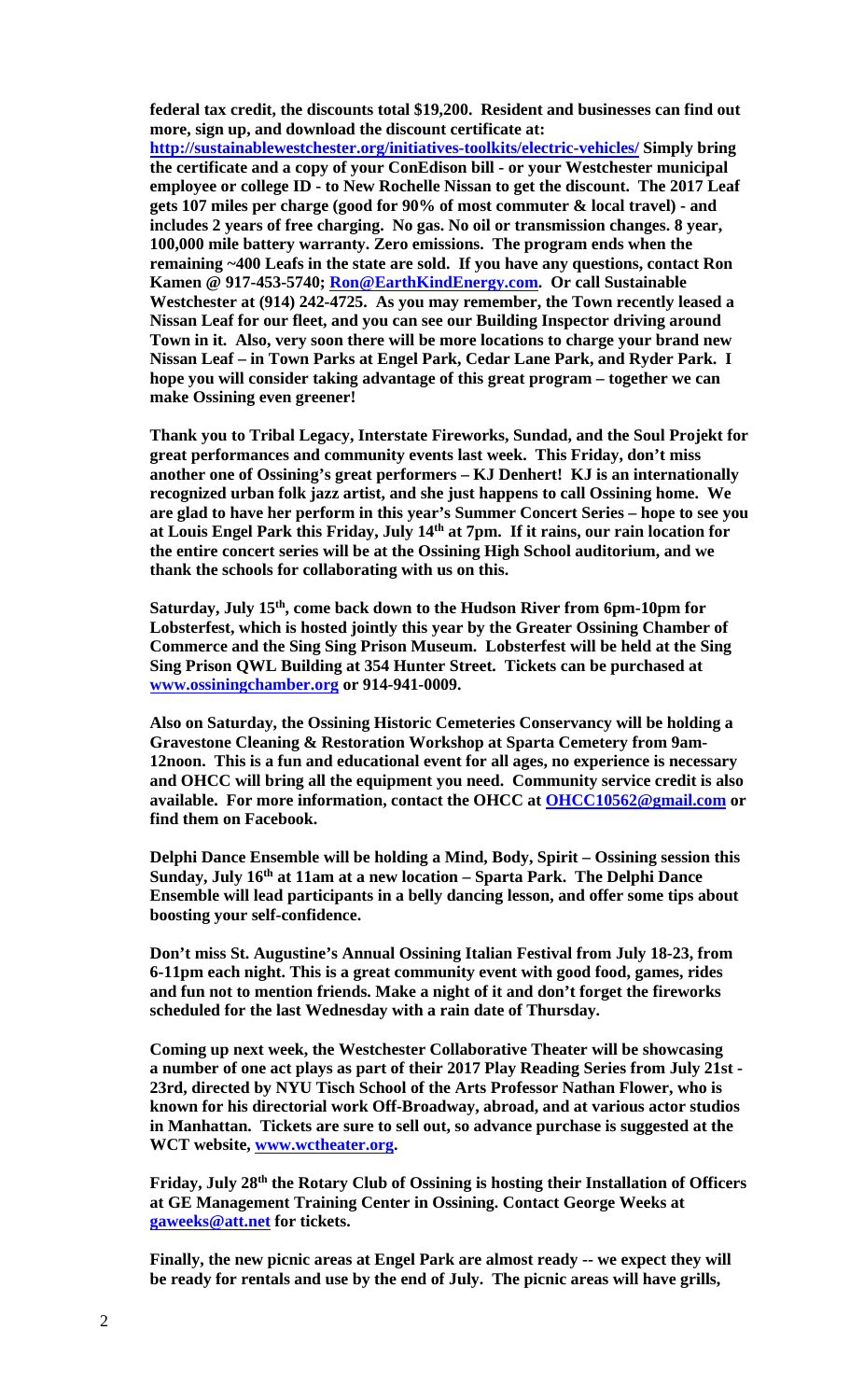**and will be a great spot for community residents to gather during nice weather. You can reserve your space to use this new area in a few weeks with the Recreation Department, by calling 941-3189. All groups 20 people or over must get a permit to use this area, or you can choose to reserve a space for fewer people to guarantee your group gets a designated area. Otherwise, this space will be first come, first served.** 

#### **V. LIAISON REPORTS**

### **VI. DEPARTMENTAL REPORTS**

### **VII. PUBLIC COMMENT ON AGENDA ITEMS**

#### **VIII.BOARD RESOLUTIONS**

#### **A. Approval of Minutes-Regular Meeting**

**Councilmember Wilcher moved and it was seconded by Councilmember Feldman that the following be approved:** 

**Resolved, that the Town Board of the Town of Ossining hereby approves the June 27, 2017, Minutes of the Regular Meeting as presented.** 

 **Motion Carried: Unanimously** 

#### **B. Approval of Minutes-Special Meeting**

**Councilmember D'Attore moved and it was seconded by Councilmember Wilcher that the following be approved:** 

**Resolved, that the Town Board of the Town of Ossining hereby approves the July 5, 2017, Minutes of the Special Meeting as presented.** 

 **Motion Carried: Unanimously** 

### **C. Approval of Voucher Detail Report**

**Councilmember D'Attore moved and it was seconded by Councilmember Wilcher that the following be approved:** 

**Resolved, that the Town Board of the Town of Ossining hereby approves the Voucher Detail Report dated July 11, 2017 in the amount of \$198,715.92** 

**Supervisor Levenberg stated that this week's voucher detail includes the May and June Contractual payment to OVAC, as well as many of the payments for exciting new work being done to our parks, including grills and pavilion repairs.** 

### **Motion Carried: Unanimously**

#### **D. Personnel: Parks Department- Appointment**

**Councilmember D'Attore moved and it was seconded by Councilmember Wilcher that the following be approved:** 

**Resolved, that the Town Board of the Town of Ossining hereby appoints Eugene L. Abreau, Jr., Ossining, to the probationary position of Part-Time Laborer in the**  Town Parks Department, at an hourly rate of \$20.00, effective July 11<sup>th</sup>, 2017.

**Supervisor Levenberg stated that Larry Abreau recently retired from the Village of Ossining Parks Department, and we are excited to welcome him as a permanent part-time employee for the Town's Parks Department. Larry, of course, comes with extensive experience and will surely be an asset to the Town.**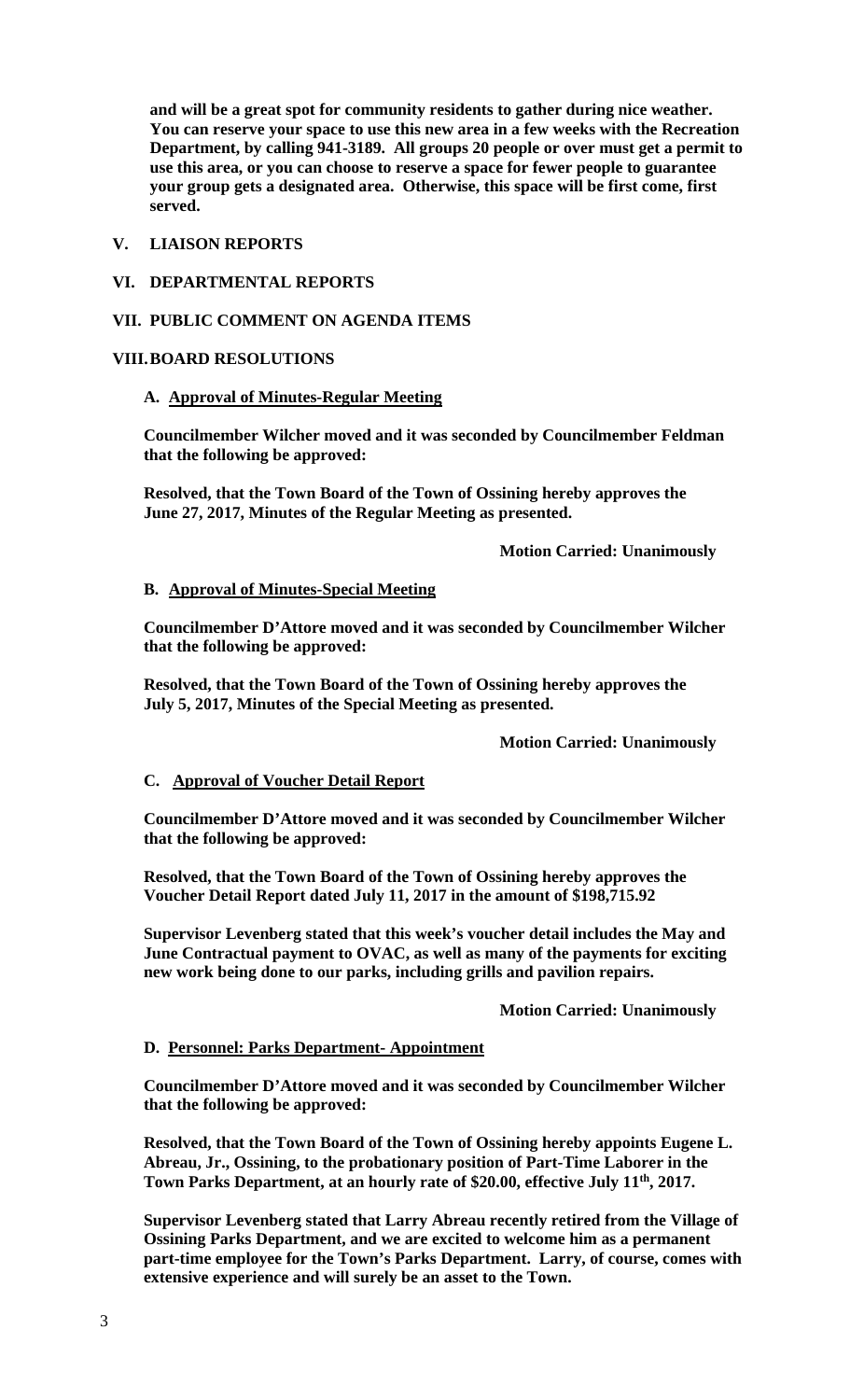## **E.Procurement Policy- Amendment to Adopted Policy**

**Councilmember Feldman moved and it was seconded by Councilmember Wilcher that the following be approved:** 

**Whereas, the Town Board of the Town of Ossining re-adopts the Town Procurement Policy at the start of every year; and** 

**Whereas, the Town Board is desirous of finding new ways to save money for Town taxpayers by finding competitive pricing for Town goods and equipment;** 

**Therefore be it Resolved, that the Town Board of the Town of Ossining hereby authorizes the Town's membership in the US Communities Program, a government purchasing cooperative which the Town Comptroller has deemed a permissible platform for purchasing; and** 

**Be it further Resolved, that the Procurement Policy for the Town of Ossining is hereby amended to include the below language under "General Provisions":** 

**1. Where possible, purchases should be made from New York State and Westchester County purchasing contracts. These purchases are exempt from the competitive bidding requirements of General Municipal Law Section 103. Information regarding these contracts is available online at www.ogs.state.ny.us. The NYS Contract number must be written on claim voucher or purchase order along with a print-out from the OGS website indicating the item is on NYS Contract.** 

 **In addition, purchases under any NYS county or local government contracts, or purchased through the Empire State Purchasing Group, National Joint Powers Alliance (NJPA) or US Communities, are permissible, provided that the contract is let in a manner that constitutes competitive bidding consistent with NYS law and made available for use by other governmental entities and subject to the approval of the Town Supervisor.** 

**Supervisor Levenberg stated that The Town regularly "piggybacks" onto state or local contracts when purchasing, such as the Empire State Purchasing Group and National Joint Powers Alliance (NJPA), in order to get the best price for supplies and other materials. This resolution will add another popular purchasing group to this list which has a lot to offer at very competitive prices – US Communities.** 

 **Motion Carried: Unanimously** 

**F. Authorize The Town Of Ossining To Jointly Apply For A 2017 Consolidated Funding Application Through The New York State Department Of State For The Update Of The 2008 Indian Brook-Croton Gorge Watershed Conservation Action Plan And To Recommend Certain Polices And Goals For Implementation)** 

**Councilmember D'Attore moved and it was seconded by Councilmember Feldman that the following be approved:** 

**WHEREAS, the Town of Ossining has partnered with the Village of Croton-on Hudson, the Village of Ossining, the Town of Cortlandt, the Town of New Castle and Westchester County to develop the Indian Brook-Croton Gorge Watershed Conservation Action Plan which was completed in 2008 and included a series of Goals and Recommendations for implementation to protect and enhance the watershed; and** 

**WHEREAS, the 5 participating municipalities all signed a Memorandum of Understanding in 2008 agreeing to voluntarily work in a cooperative manner to**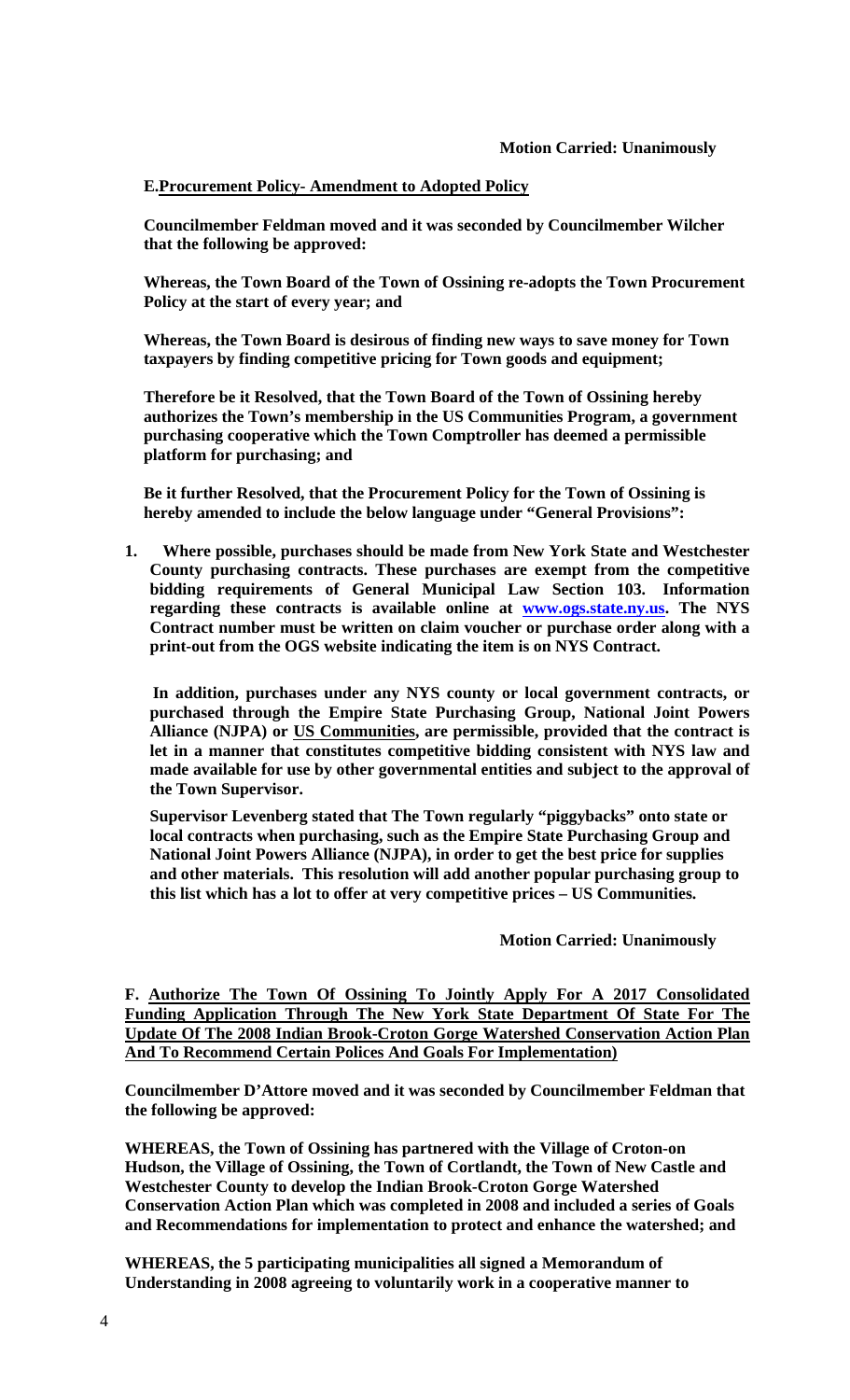**advance actions that would implement the recommendations of the Conservation Action Plan; and** 

**WHEREAS, in the past 10 years the communities have met periodically to discuss issues related to the watershed; and** 

**WHEREAS, in the past year the communities have begun to meet more regularly and now wish to seek grant funding to update the 2008 Action Plan and work on the implementation of certain policies;** 

**NOW THEREFORE BE IT RESOLVED THAT, the Supervisor is hereby authorized to submit a joint grant application with the Village of Croton-on-Hudson, the Village of Ossining, the Town of Cortlandt and the Town of New Castle to the New York State Department of State in an amount not to exceed \$75,000 to hire a Planning Consultant to work with the municipalities to Update the 2008 Indian Brook-Croton Gorge Watershed Conservation Action Plan and is further authorized to execute all necessary agreements with respect to said grant.** 

**Supervisor Levenberg stated that the Town has worked with neighboring municipalities on the Indian Brook-Croton Gorge Watershed Conservation Action Plan for many years. This group of municipalities would like to update this plan. Due to the high costs associated with this type of planning work, a joint application through NY State's Consolidated Funding Application program will be submitted to seek funding to update this plan.** 

 **Motion Carried: Unanimously** 

#### **G. Order Calling a Public Hearing in the matter of the Petition for Extension of the Ossining Consolidated Sewer District**

**Councilmember Wilcher moved and it was seconded by Councilmember Feldman that the following be approved:** 

Whereas, a written petition, dated June 27<sup>th</sup>, 2017, in due form and containing the **required signature, has been presented by Simon Jackson to the Town Board of the Town of Ossining, Westchester County, New York, for the extension of the Ossining Consolidated Sewer District in said Town; and**

**Whereas, said premises are known as 19 Fowler Avenue, Ossining, New York , and also known as Section 80.14, Block 2, Lot 10 on the Tax Map of the Town of Ossining, and**

**Whereas, the cost of establishing such Sewer District Extension shall be borne entirely by the Petitioner; and** 

**Whereas, all documents and plans related to this sewer extension are on file for public inspection in the Town Clerk's Office during normal business hours; and** 

**Whereas, it is now desired to call a Public Hearing to consider the Petition for the proposed establishment of said Sewer District Extension pursuant to Section 193 of the Town Law, as well as for purposes of determining the environmental impact of said action;** 

**Now Therefore be it**

**Ordered, by the Town Board of the Town of Ossining, Westchester County, New York, as follows:**

**Section 1: A meeting of the Town Board of the Town of Ossining, Westchester County, New York, shall be held at the Birdsall-Fagan Police Court Facility, 86-88 Spring**  Street, in Ossining, New York, on the 25<sup>th</sup> day of July, 2017, at 7:30p.m., for the